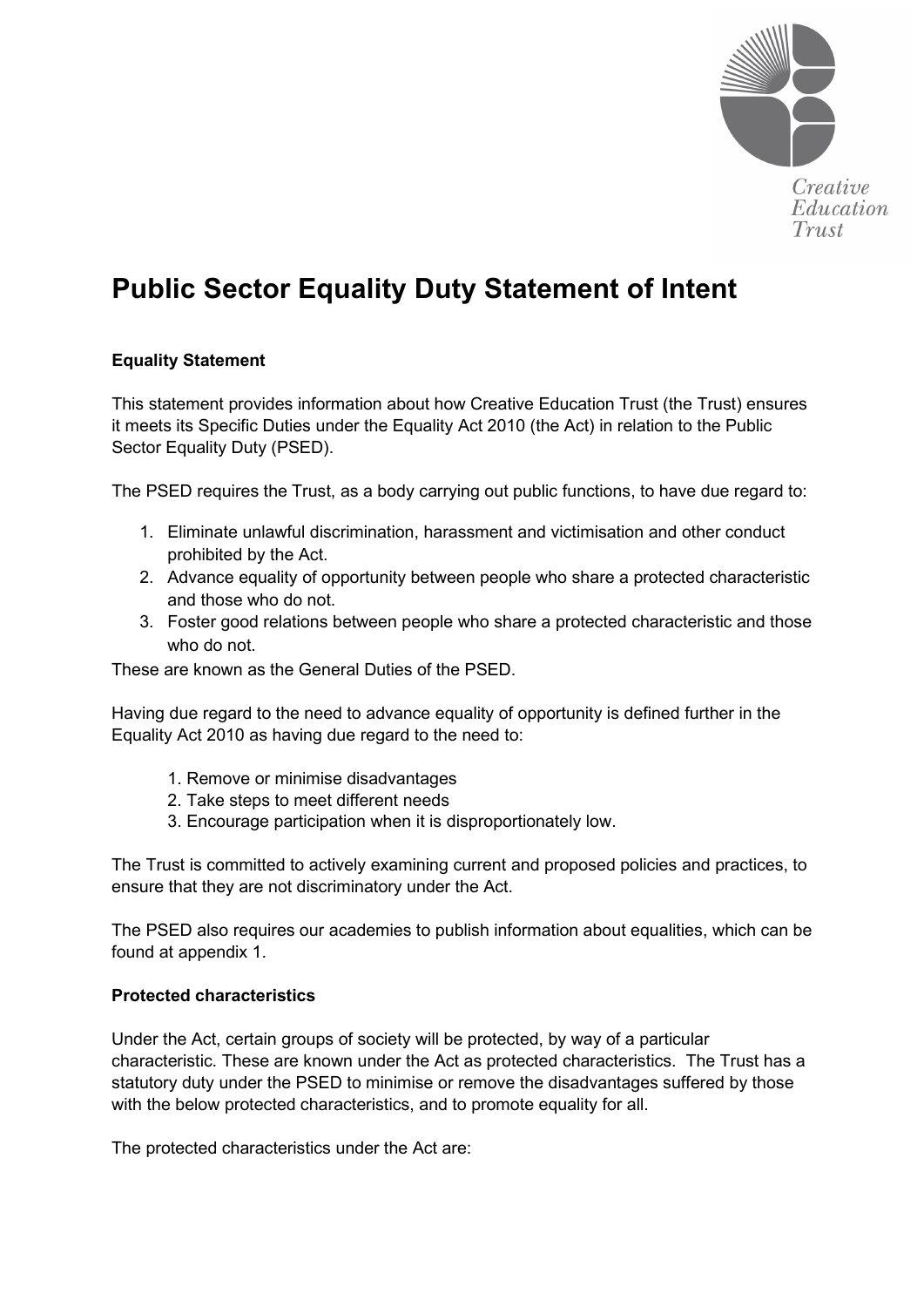

- Age (not applicable to pupils, but applicable to staff, parents and visitors)
- Disability
- Sex (gender)
- Race (ethnicity)
- Pregnancy and Maternity
- Religion and Belief
- Sexual Orientation
- Transgender
- Marriage and Civil Partnership (applicable only to the first General Duty. Not applicable to pupils, but applicable to staff, parents and visitors)

The information we publish and analyse must be clearly linked to the three aims (General Duties) of the Public Sector Equality Duty. General Duties are the things that academies aim to achieve.

#### **Specific Duties**

The two specific duties of the Public Sector Equality Duty are intended to help academies meet the general duty. They are to:

- 1. publish information to demonstrate how the academy is complying with the PSED. This information must include, in particular, information relating to people who share a protected characteristic
- 2. prepare and publish equality objectives.

## **Application**

This policy applies to pupils, staff and visitors to any academy within the Trust and its principles and values apply equally to everyone.

#### **Principles and values**

We will collect and use equality information to help us to:

- 1. identify key issues, ensure equality for all and remove disadvantages suffered by those with protected characteristics
- 2. understand the impact of our policies, practices and decisions on people with different protected characteristics, and thereby make informed decision making to plan them more effectively
- 3. assess whether we are discriminating unlawfully when carrying out any of our functions and how we will eradicate this, as far as reasonably possible, in the future
- 4. ensure that staff and students alike are recognised for their talents
- 5. identify what the key equality issues are for our organisation and all those accessing the facilities, resources and benefits provided by the Trust.
- 6. prepare and publish information to demonstrate how our academy is complying with and meeting the PSED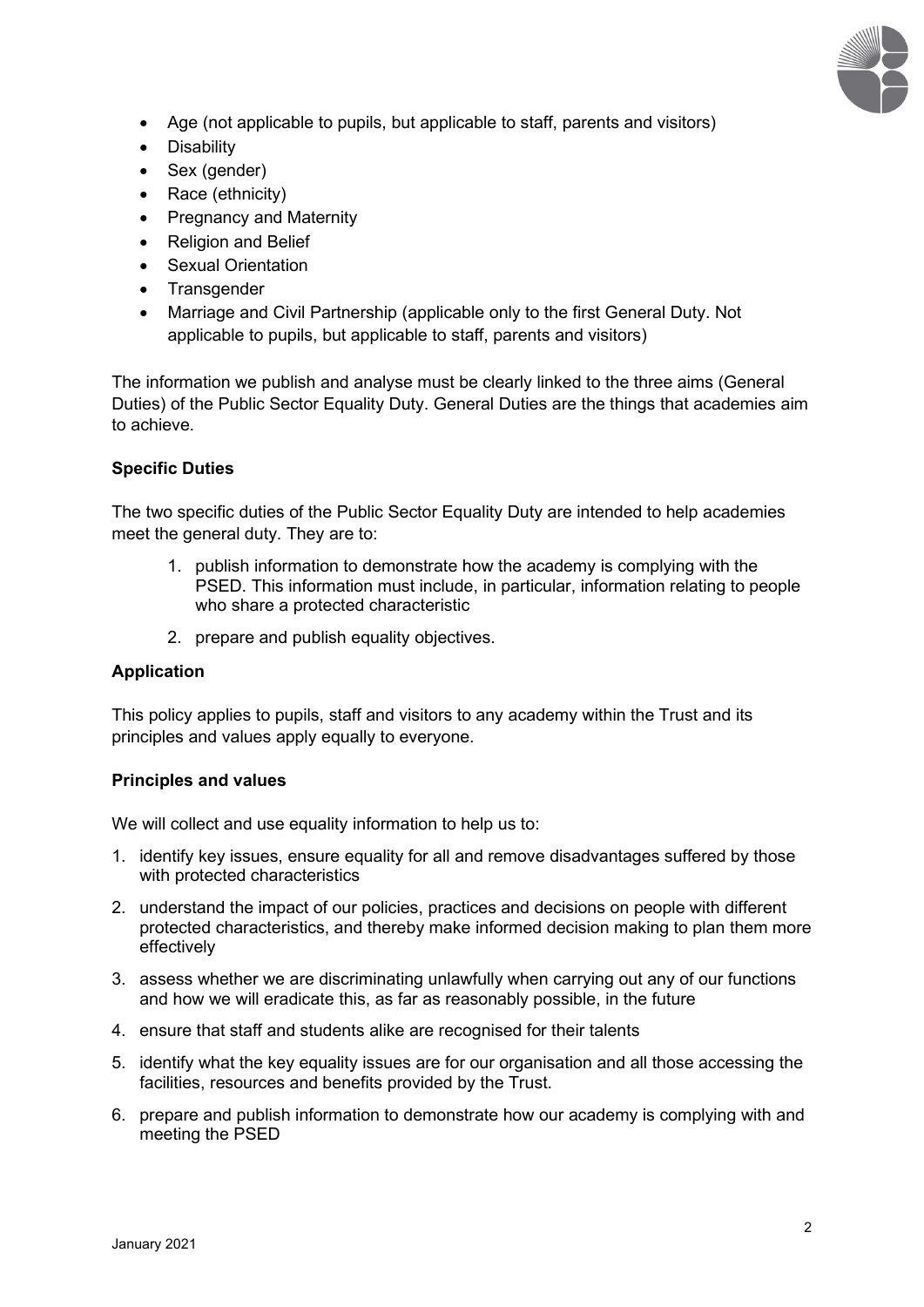

Appendix 1 provides information about Caister Academy school community

Appendix 2 outlines the equality objectives for Caister Academy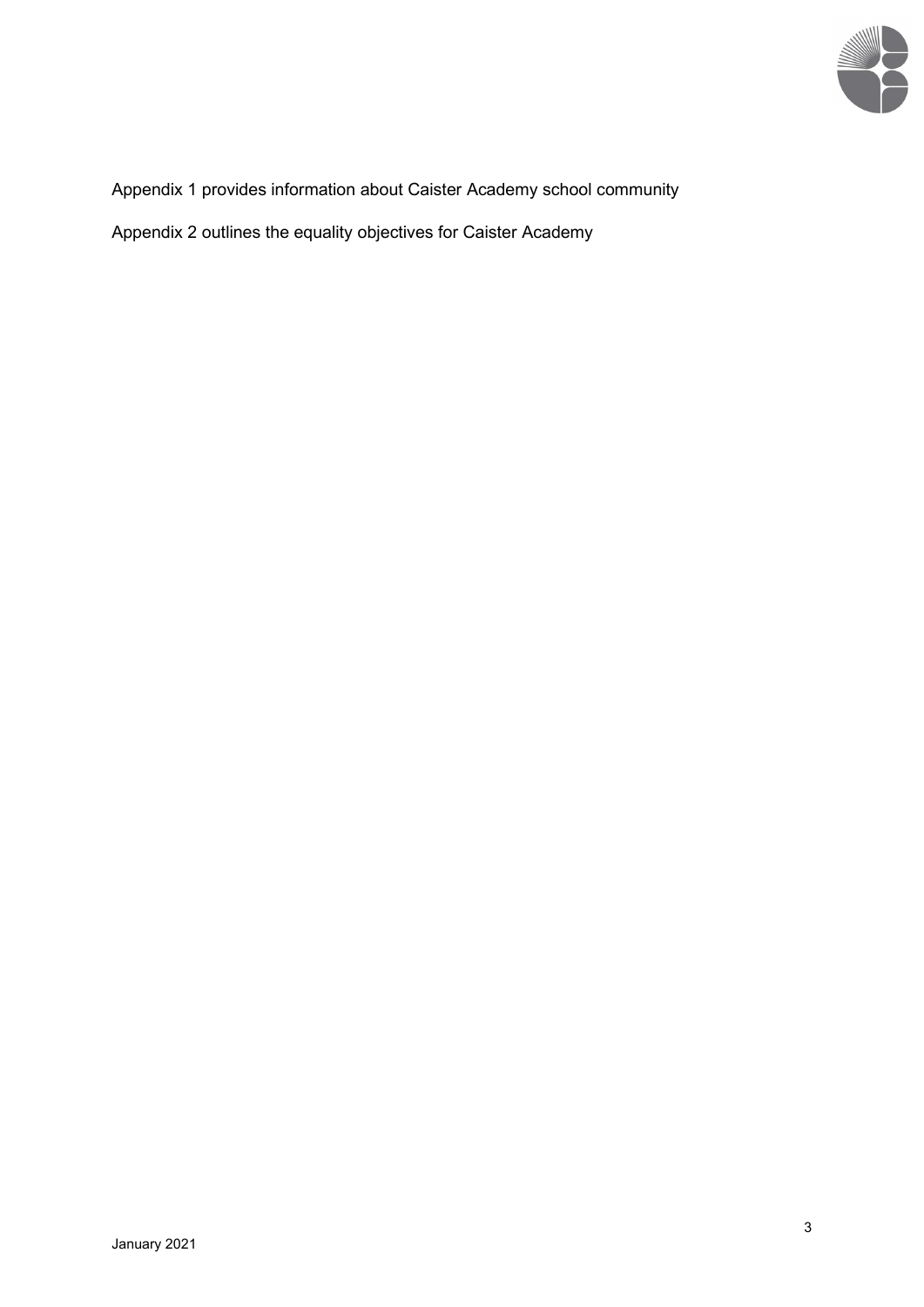

# **Appendix 1**

The information below demonstrates the ways that Caister Academy implements the duties of the PSED:

- 1. Eliminate unlawful discrimination, harassment and victimisation and other conduct prohibited by the Act.
	- Through the framework of policies implemented across the Trust
		- o Equality, Diversity and Inclusion Policy
		- $\circ$  Supporting pupils with medical conditions policy
		- o Staff code of conduct
		- o Anti-bullying policy
		- o Behaviour for learning policy
		- o Child Protection Policy
		- o Complaints Policy
		- o Discipline and Grievance policies
		- o Family Friendly Policy
		- o Flexible Working Policy
		- o Special Educational Needs and Disability Policy
- 2. Members of the Academy Improvement Board are reminded of their duties under the Act during the meetings which are held four times per academic year.
- 3. Equality Act training. All staff complete the online "Equality, Diversity and Inclusion" course as part of their induction to the Academy and then it is completed on a 3-year cycle. The course is provided by Learn Upon, as part of on-going Trust-wide provision. Training concludes with an assessment, with a minimum pass rate prior to certification.
- 4. Monitoring of Equality, Diversity & Inclusion is gathered & monitored within the recruitment process.

# **5. The Academy Community**

Advance equality of opportunity between people who share a protected characteristic and those who do not.

| Cohort                     | <b>Gender Gap</b> | SEND Gap (E) | <b>Ethnicity Gap</b> |
|----------------------------|-------------------|--------------|----------------------|
| <b>Current Predictions</b> | 0.6               | $-0.37$      | 0.03                 |
| 2019/20 (CAGS)             | 0.53              | -0.11        | 0.58                 |
| 2018/19                    | 0.43              | -0.81        | 0.75                 |

# **Progress 8 – Gap Analysis**

*Gender Gap is shown in favour of females.*

- The gap between 'male and female', and 'SEND and other' progress remains a key focus on the school.
- Internal CPD provides a focus on the development of strategies to improvement the engagement, attainment, and progress of key groups.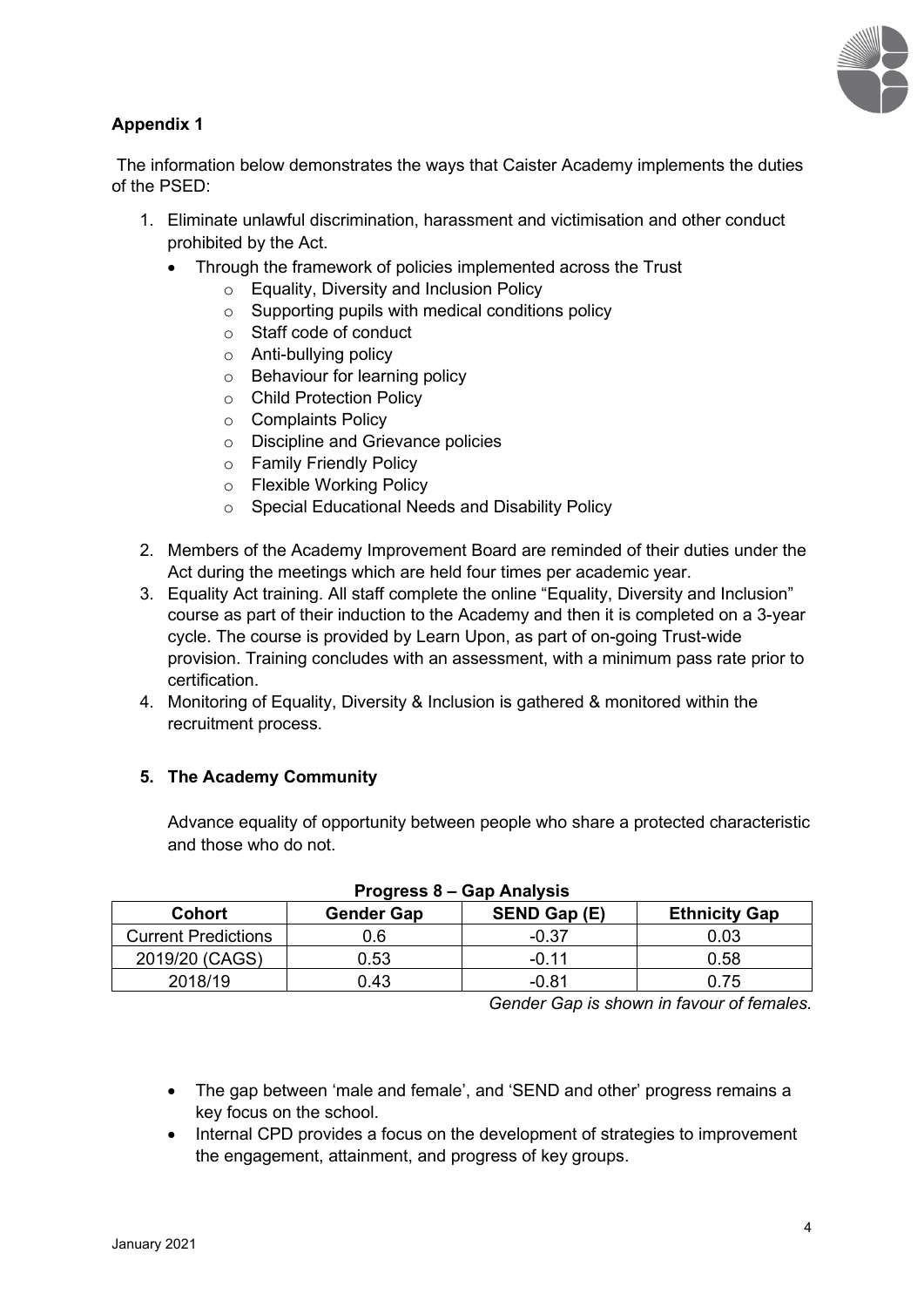

- Predicted outcomes are reviewed throughout the year at 5 regular intervals. As part of this process, the gap for key groups is monitored to measure the impact of any strategy.
- Attitude to learning scores are reviewed throughout the year at 5 regular intervals. As part of this process, the gap for key groups is monitored to measure the impact of any strategy.

Through an anti-bullying survey conducted in the Autumn term we ascertained that overall, there reduction in bullying of 21% from 2019/2020 to 2020/2021. All students regardless of indicators that indicated bullying was the same or more prevalent than last year, received HoY intervention. This made up 35% of the cohort compared with 56 % last year. 91% of student feel bullying is infrequent. Points to note from the return of this survey relating protected characteristics, though some are small groups are:

- AOMB 100% of students enjoy being at Caister Academy
- AOWB 83% of students enjoy being at Caister Academy
- AOBB 100% of students felt that bullying was a problem last year, but is not a problem now
- G/R 100% enjoy being at Caister Academy and know how to report bullying
- WABA 100% do not feel that bullying was a problem last year or this year
- WABC 100% of students know how to report bullying
- WA 100% of students enjoy being at Caister Academy

To tackle bullying further, 77 students have been appointed onto student council from across year groups where they work with staff and their peers to form new strategy to help protect our more vulnerable communities. 37% of these student council representatives are PP which is representative of our whole school PP community.

This year we have a Head of Year system whereby each year group has a full-time nonteaching HoY, and SLT link to drive forward our Academy vision for all students. During the Autumn and Spring term our HoY have used assemblies and form times to educate against bullying and address individual cases of with the students and their parents.

Though challenging this year to coordinate, we have implemented 35 after school clubs comparing to just 6 last year. Specific thought is given to attracting the attendance from all our school communities when developing the extracurricular offer. An example of this is year 8 boys dance where 60% are PP.

| <b>Destination</b> | 2018 | 2019 |
|--------------------|------|------|
| Education          | 96.3 | 96.0 |
| Employment         | 0.0  | 0.8  |
| Apprenticeship     | 2.8  | 2.4  |
| <b>NEET</b>        | 0.0  | 0.0  |
| <b>Unknown</b>     | 0.9  | 0.8  |

Data on career progression across pupil cohorts

Data on exclusions 2019-2020: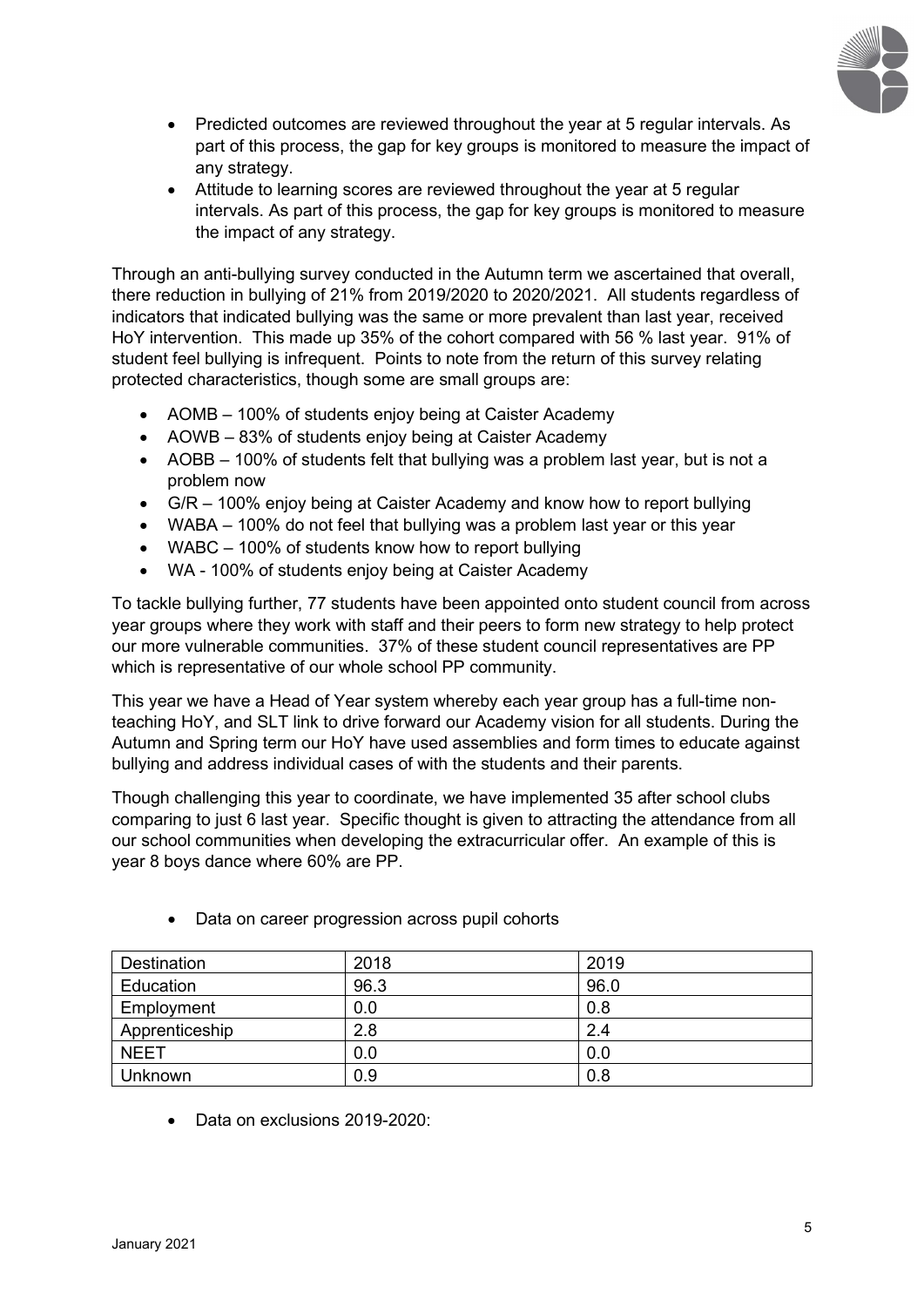

| <b>Permanent Exclusion</b> | Sep19        | <b>Fixed Term Exclusions</b> | Sep19 |                |
|----------------------------|--------------|------------------------------|-------|----------------|
| number                     | Jul20        | - Days and Number            | Jul20 |                |
|                            |              |                              | Days  | Nu.            |
| Overall (691)              | 4            | Overall (691)                | 196   | 92             |
| Dis. (263)                 | 3            | Dis. (263)                   | 111.5 | 56             |
| EAL (79)                   | 0            | EAL (79)                     | 7     | 3              |
| LAC $(4)$                  | 0            | LAC(4)                       | 8     | $\overline{2}$ |
| SEND (170)                 | 4            | SEND (170)                   | 196   | 92             |
| <b>SEND E (14)</b>         | $\Omega$     | <b>SEND E (14)</b>           | 24.5  | 13             |
| <b>SEND K (156)</b>        | 4            | <b>SEND K (156)</b>          | 100   | 45             |
| <b>SEND N (521)</b>        | 0            | <b>SEND N (521)</b>          | 71.5  | 34             |
| Boys (330)                 | 3            | Boys (330)                   | 126.5 | 57             |
| Girls (361)                | $\mathbf{1}$ | Girls (361)                  | 69.5  | 35             |

- 6. Foster good relations between people who share a protected characteristic and those who do not.
	- The curriculum is designed to provide a breadth of experiences in different disciplines so that all students can form positive relationships based on their passions and talents.
	- Cultural capital will be a focus in curriculum refinement so that all subjects consider the common and unique cultural experiences of individuals and use these as a platform for building understanding and tolerance of differences.
	- Curriculum diversity will be a focus in curriculum refinement so that all subjects consider the use of information from a culturally diverse range of sources.
	- The curriculum embeds the study of PSHE and Ethics as important subjects, allowing for the development of the 'Fundamental British Values' – including individual liberty and mutual respect.
	- Assemblies assemblies delivered whole school throughout the academic year include Equality and Diversity, Mental Health and Healthy Relationships

The Academy actively promotes education around disability, race, religion, and sexual orientation through a robust PSHE curriculum. Some examples of specific strands are:

## Year 7

Living in the wider world: Investigating British identity and the issues of prejudice and discrimination including disability, understanding the need for tolerance, and understanding for the different societies that exist in modern day Britain.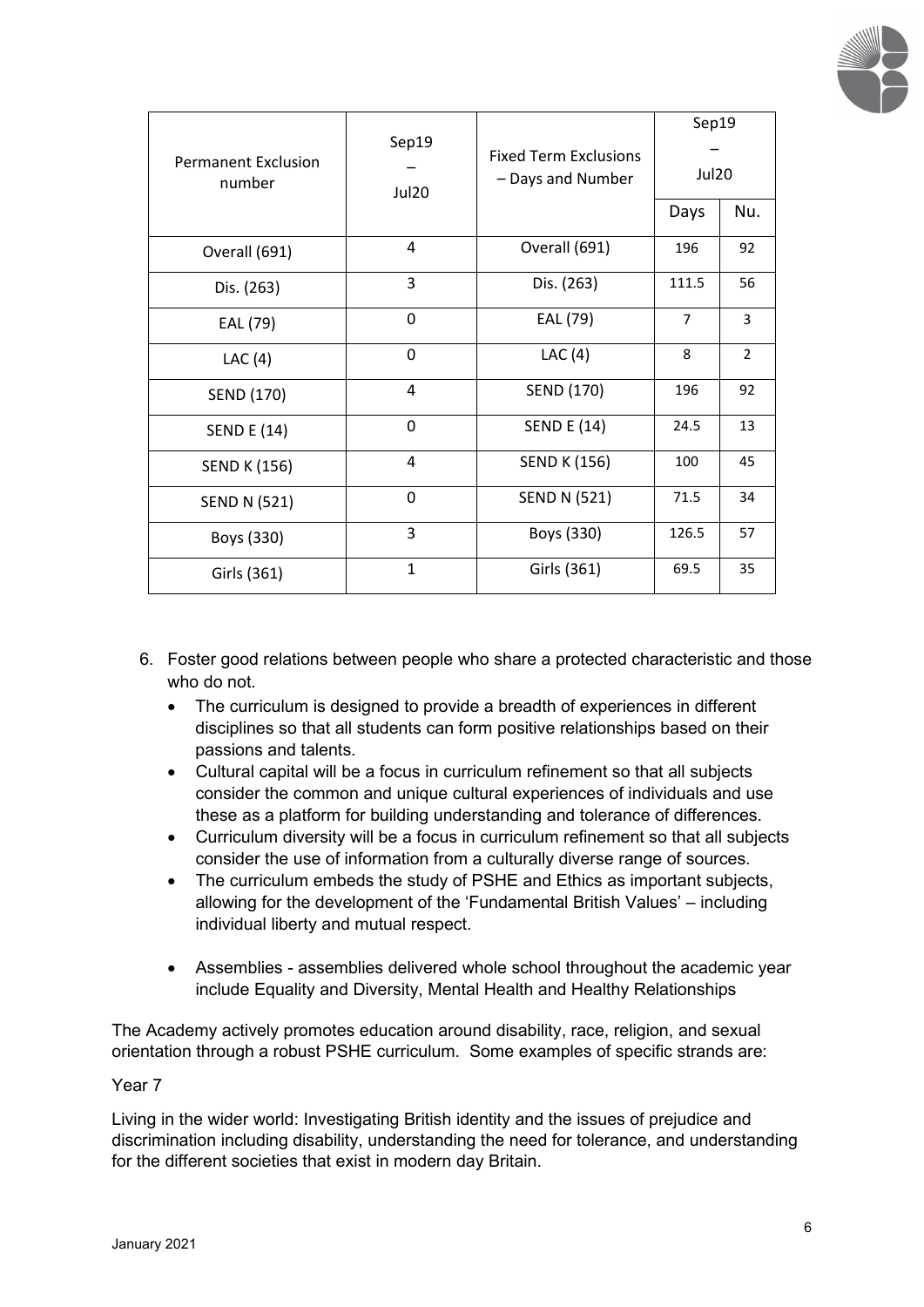

Year 8

Prejudice: Students will investigate the topic of prejudice, exploring the subjects of tolerance, extremism and how to prevent radicalization.

Healthy Relationships: Understand the power of peer pressure and how to deal with the stresses of modern-day life.

Year 9

Healthy Relationships: Students will explore the topics of body image. Understand the power of peer pressure and how to deal with the stresses of modern-day life.

Rights and Responsibilities: Explore the fundamental issue of Human rights and where these are not met.

#### Year 10

Health and Wellbeing: Students will explore the issues of mental health and social anxiety while looking at how these can be affected by our use of social media. Students will explore the issue of mental health and factors that can both negatively and positively affect this.